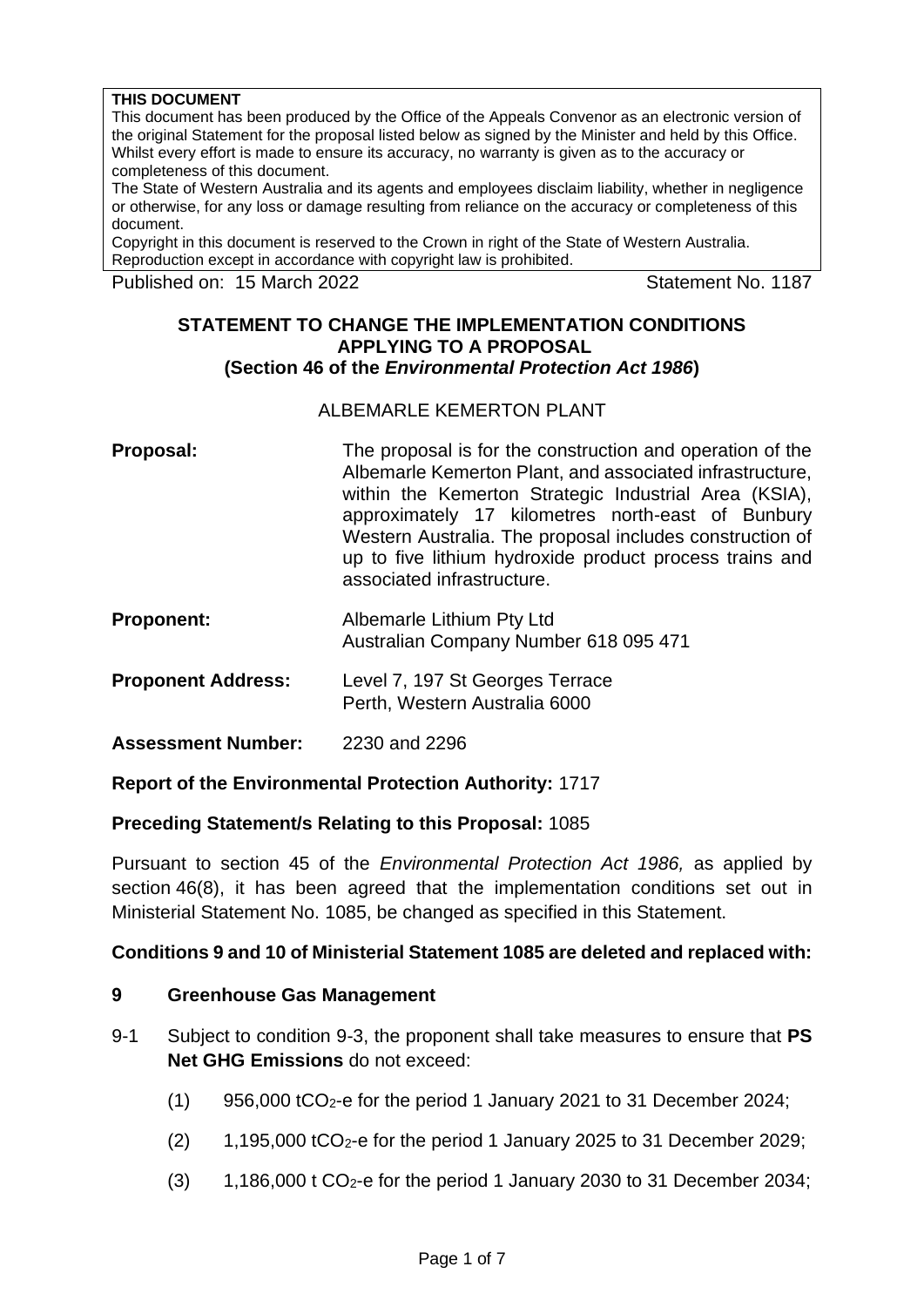- (4) 1,110,000 tCO2-e for the period between 1 January 2035 and 31 December 2039;
- (5) 960,000 tCO2-e for the period between 1 January 2040 and 31 December 2044;
- (6) 700,000 tCO2-e for the period between 1 January 2045 and 31 December 2049; and in any event; and
- (7) zero tonnes of  $CO<sub>2</sub>$ -e for every five (5) year period from 1 January 2050 onwards.
- 9-2 Subject to condition 9-3, the proponent shall take measures to ensure that **Plant Net GHG Emissions** do not exceed;
	- (1) 1,240,000 tCO2-e for the period between 1 January 2021 and 31 December 2024;
	- (2) 1,550,000 tCO2-e for the period between 1 January 2025 and 31 December 2029
	- (3) 1,000,000 tCO2-e for the period between 1 January 2030 and 31 December 2034;
	- (4) 1,000,000 tCO2-e for the period between 1 January 2035 and 31 December 2039;
	- (5) 1,000,000 tCO2-e for the period between 1 January 2040 and 31 December 2044;
	- (6) 740,000 tCO2-e for the period between 1 January 2045 and 31 December 2049; and in any event; and
	- (7) zero tonnes of CO2-e for every five (5) year period from 1 January 2050 onwards.
- 9-3 Where the time between the **Commencement of Operations** and the end of a period specified in conditions 9-1 and 9-2 is less than five (5) years, the **PS Net GHG Emissions** or **Plant Net GHG Emissions** limit for that period is to be determined in accordance with the following formula:

Reduced **Net GHG Emissions** limit =  $\frac{A}{B} * C$ 

Where:

A is the relevant **Net GHG Emissions** limit for the periods as specified in condition 9-1 or 9-2.

B is the time (in days) in the relevant period

C is the days remaining between the **Commencement Date** and the end of the relevant period.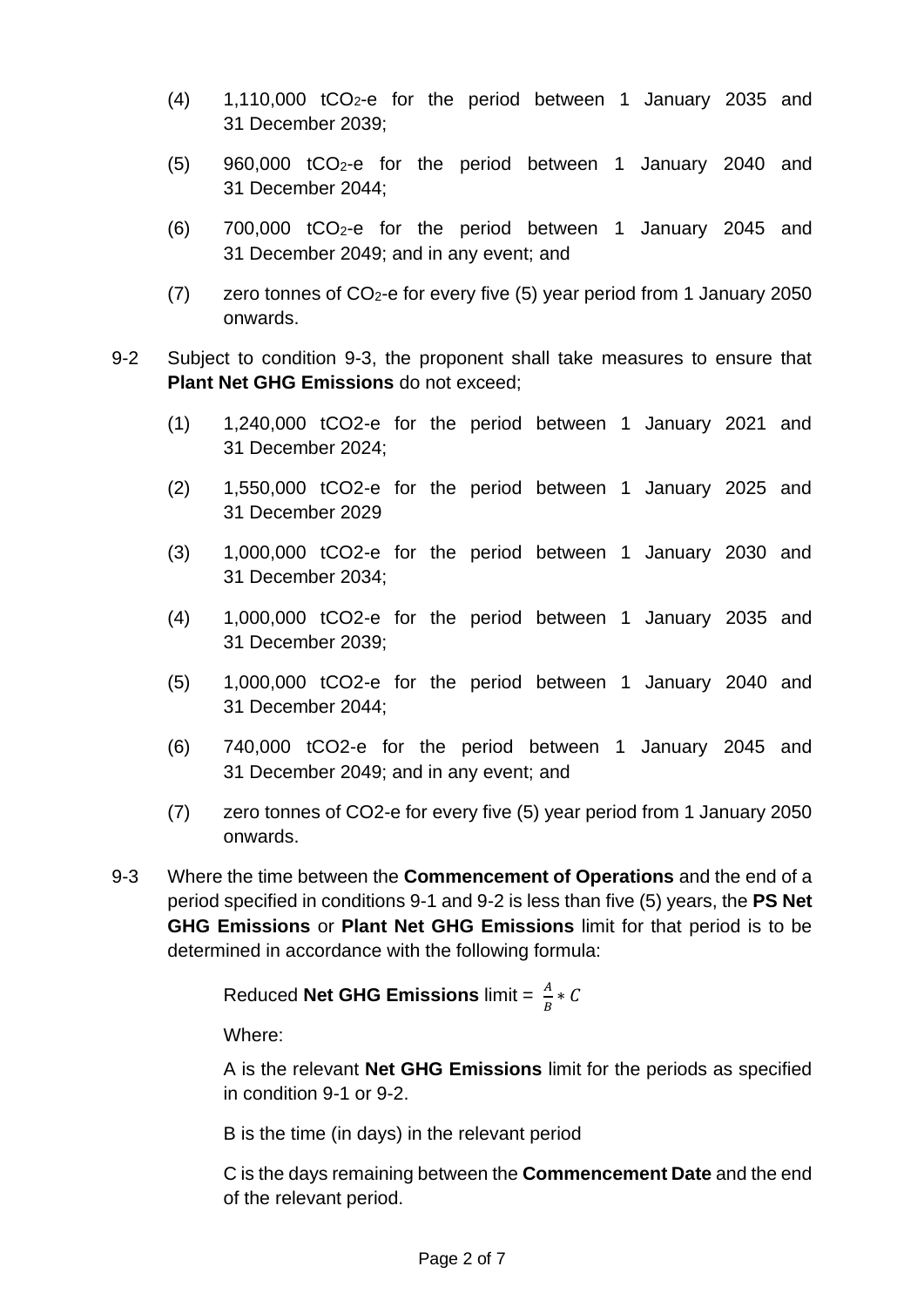- 9-4 The proponent shall implement the *Albemarle Kemerton Plant Greenhouse Gas Management Plan (Final Version, 8 October 2021*) which includes the following:
	- (1) is consistent with the achievement of the **PS Net GHG Emissions** and **Plant Net GHG Emissions** limits in conditions 9-1 and 9-2 subject to the adjustment provided for in condition 9-3 (or achievement of emission reductions beyond those required by those emission limits);
	- (2) estimated **Proposal GHG Emissions** and **Emissions Intensity** for the life of the proposal;
	- (3) compare estimated **Proposal GHG Emissions** and **Emissions Intensity** for the life of the proposal against other comparable facilities:
	- (4) identify and describe any measures that the proponent will implement to avoid, reduce and/or offset **Proposal GHG Emissions** and/or reduce the **Emissions Intensity** of the proposal; and
	- (5) provide a program for the future review of the plan to:
		- (a) assess the effectiveness of measures referred to in condition 9-4(4); and
		- (b) identify and describe options for future measures that the proponent may or could implement to avoid, reduce, and/or offset **Proposal GHG Emission** and/or reduce the **Emissions Intensity** of the proposal.
	- 9-5 The proponent:
		- (1) may revise and submit to the CEO the **Confirmed** Greenhouse Gas Management Plan at any time;
		- (2) must revise and submit to the CEO the **Confirmed** Greenhouse Gas Management Plan if there is a material risk that conditions 9-1 and 9-2 will not be complied with, including but not limited to as a result of a change to the proposal;
		- (3) must revise and submit to the CEO the **Confirmed** Greenhouse Gas Management Plan by the date that the first five (5) yearly consolidated report is required to be submitted under condition 9-10(1) and every five (5) years after that date; and
		- (4) must revise and submit to the CEO the **Confirmed** Greenhouse Gas Management Plan as and when directed to by the CEO.
- 9-6 Within one (1) month of receiving confirmation in writing from the CEO that:
	- (1) the Greenhouse Gas Management Plan referred to in condition 9-4 satisfies condition 9-4; or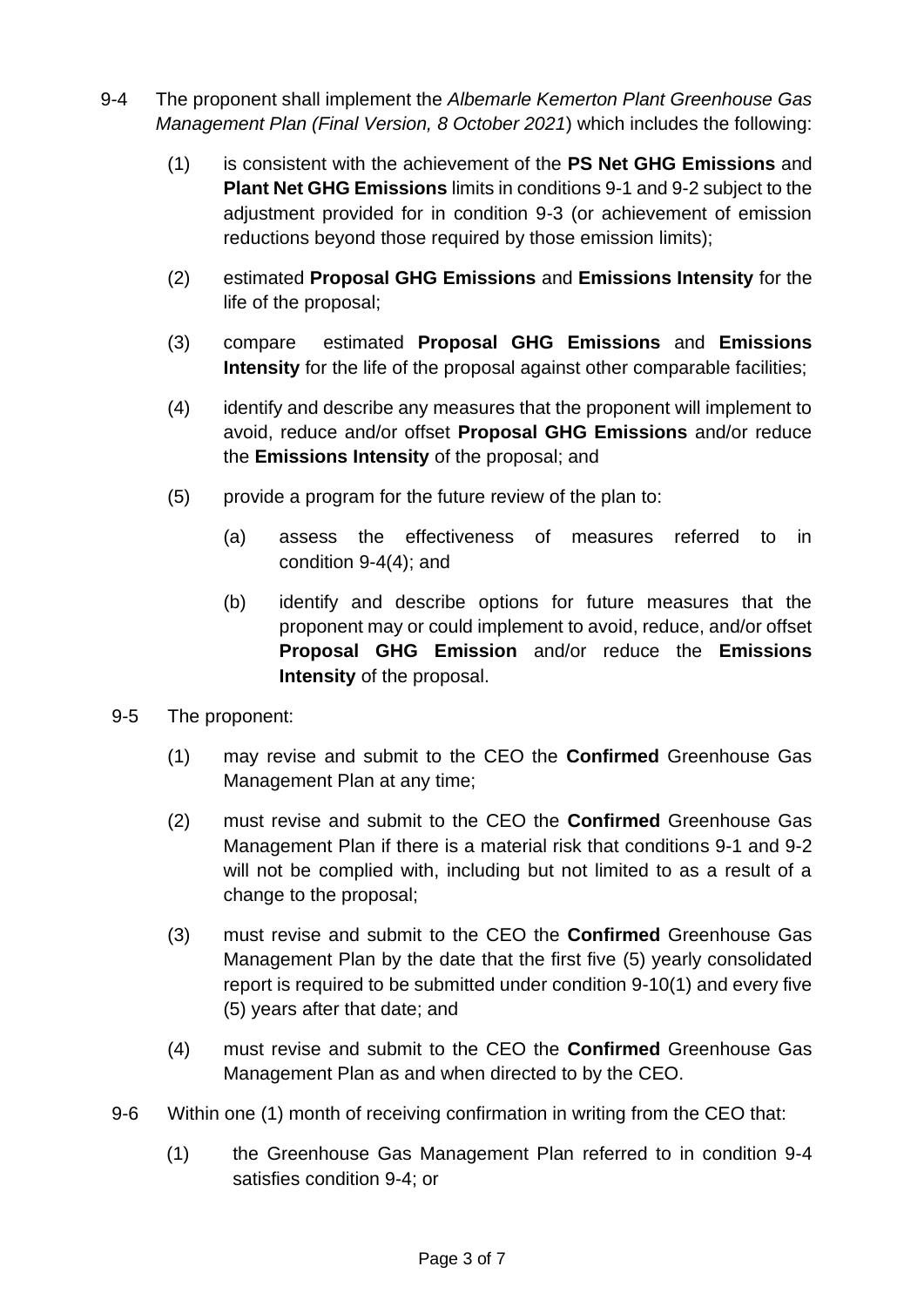(2) any subsequent version of the **Confirmed** Greenhouse Gas Management plan submitted under condition 9-5 satisfies condition 9-4,

the proponent must submit a separate summary of the relevant plan to the CEO for public disclosure, which must:

- (3) include a summary of the matters specified in conditions 9-4(1) to 9-4(4); and
- (4) be published as required by condition 9-11(2).
- 9-7 The proponent shall implement the most recent version of the **Confirmed**  Greenhouse Gas Management Plan until the CEO has confirmed by notice in writing that it has been demonstrated that the **Net GHG Emission** limits in conditions 9-1 and 9-2 have been met.
- 9-8 The proponent shall submit an annual report to the CEO each year by 31 March, commencing on the first 31 March after the **Commencement of Operations**, or such other date within that financial year as is agreed by the CEO to align with other reporting requirements for **GHG**, specifying for the previous calendar year:
	- (1) the quantity of **Proposal GHG Emissions** and lithium hydroxide produced; and
	- (2) the **Emissions Intensity** for the proposal.
- <span id="page-3-0"></span>9-9 The proponent shall submit to the CEO by 31 March 2030 or such other date within that financial year as is agreed by the CEO to align with other reporting requirements for GHG, and every fifth year thereafter:
	- (1) a consolidated report specifying:
		- (a) for each of the preceding five (5) calendar years, the matters referred to in conditions 9-8(1) and (2);
		- (b) for the period specified in condition 9-1 and 9-2 that ended on 30 June of the year before the report is due:
			- i. the quantity of **Proposal GHG Emissions**;
			- ii. the **Net GHG Emissions**, **PS Net GHG Emissions** and **Plant Net GHG Emissions**;
			- iii. the type, quantity, identification or serial number, and date of retirement or cancellation of any **Authorised Offsets**  which have been retired or cancelled and which have been used to calculate the **Net GHG Emissions**, **PS Net GHG Emissions** and **Plant Net GHG Emissions**; referred to in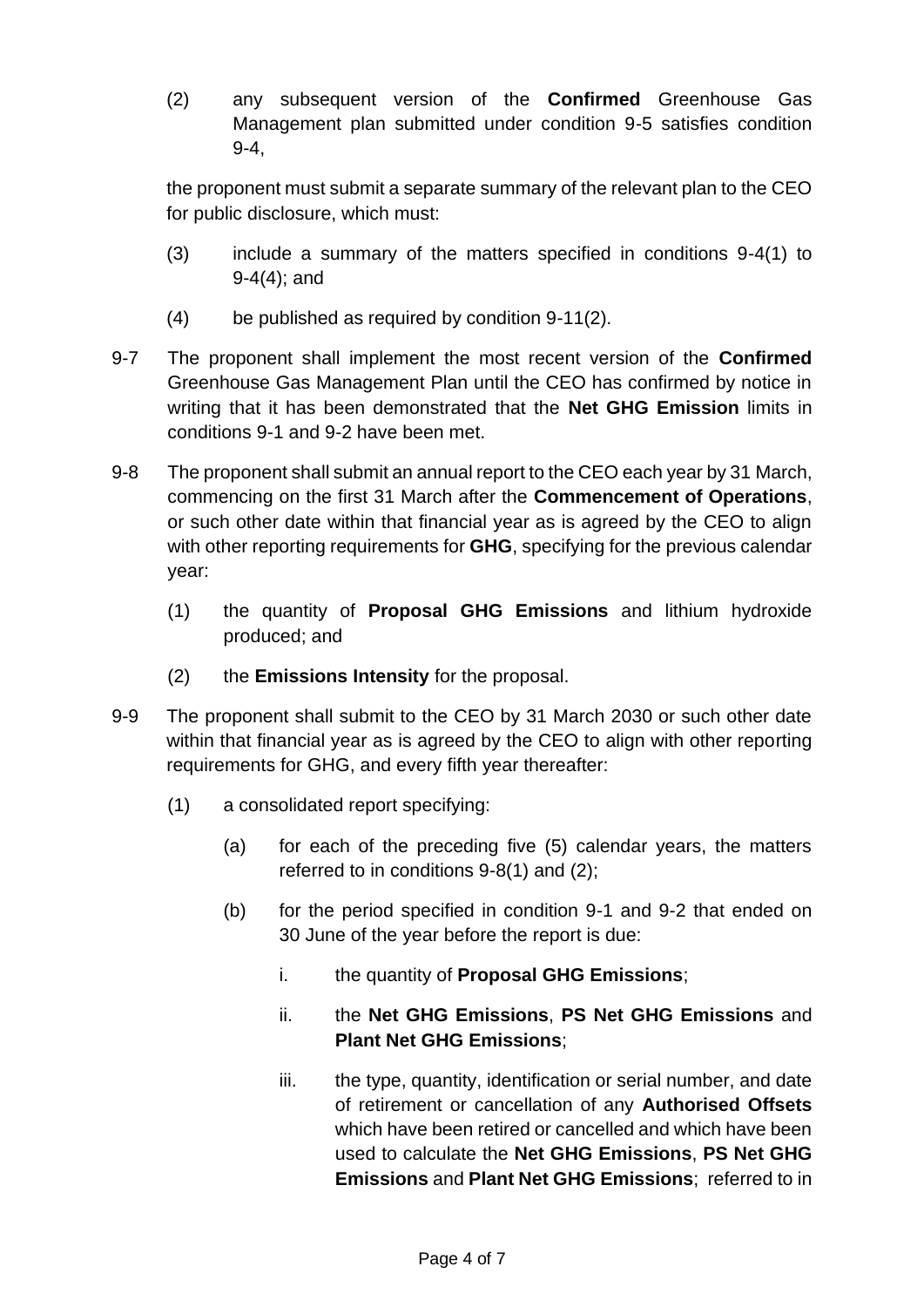condition 9-9(1)(b) [ii,](#page-3-0) including written evidence of such retirement or cancellation; and

- iv. any measures that have been implemented to avoid or reduce **Proposal GHG Emissions**;
- (2) an audit and peer review report of the consolidated report required by condition 9-9(1), carried out by an independent person or independent persons with suitable technical experience dealing with the suitability of the methodology used to determine the matters set out in the consolidated report, whether the consolidated report is accurate and whether the consolidated report is supported by credible evidence.
- 9-10 A consolidated report referred to in condition 9-9(1) must be accompanied by:
	- (1) a revision of the **Confirmed** Greenhouse Gas Management Plan under condition 9-5(3); and
	- (2) a separate summary report, for the period specified in conditions 9-1 and 9-2 that ended on 30 June of the year before the report is due and any previous periods specified in condition 9-1 and 9-2, and which includes:
		- (a) a graphical comparison of **PS Net GHG Emissions** with the **PS Net GHG Emissions** limits detailed in conditions 9-1 (subject to the adjustment provided for in condition 9-3);
		- (b) a graphical comparison of **Plant Net GHG Emissions** with the **Plant Net GHG Emissions** limits detailed in condition 9-2 (subject to the adjustment provided for in condition 9-3);
		- (c) proposal **Emissions Intensity** compared to comparable facilities;
		- (d) a summary of measures undertaken by the proponent to avoid or reduce **Proposal GHG Emissions** for compliance periods detailed in conditions 9-1 and 9-2; and
		- (e) a clear statement as to whether limits for **PS Net GHG Emissions** and **Plant Net GHG Emissions** set out in conditions 9-1 and 9-2 have been met, and whether future **PS Net GHG Emissions** and **Plant Net GHG Emissions** limits are likely to be met, including a description of any reasons why those limits have not been, and/or are unlikely to be met.
- 9-11 The proponent shall make the **Confirmed** Greenhouse Gas Management Plan, the summary of that plan, and all reports required by condition 9 publicly available on the proponent's website within the timeframes specified below for the life of the proposal, or in any other manner or time specified by the CEO: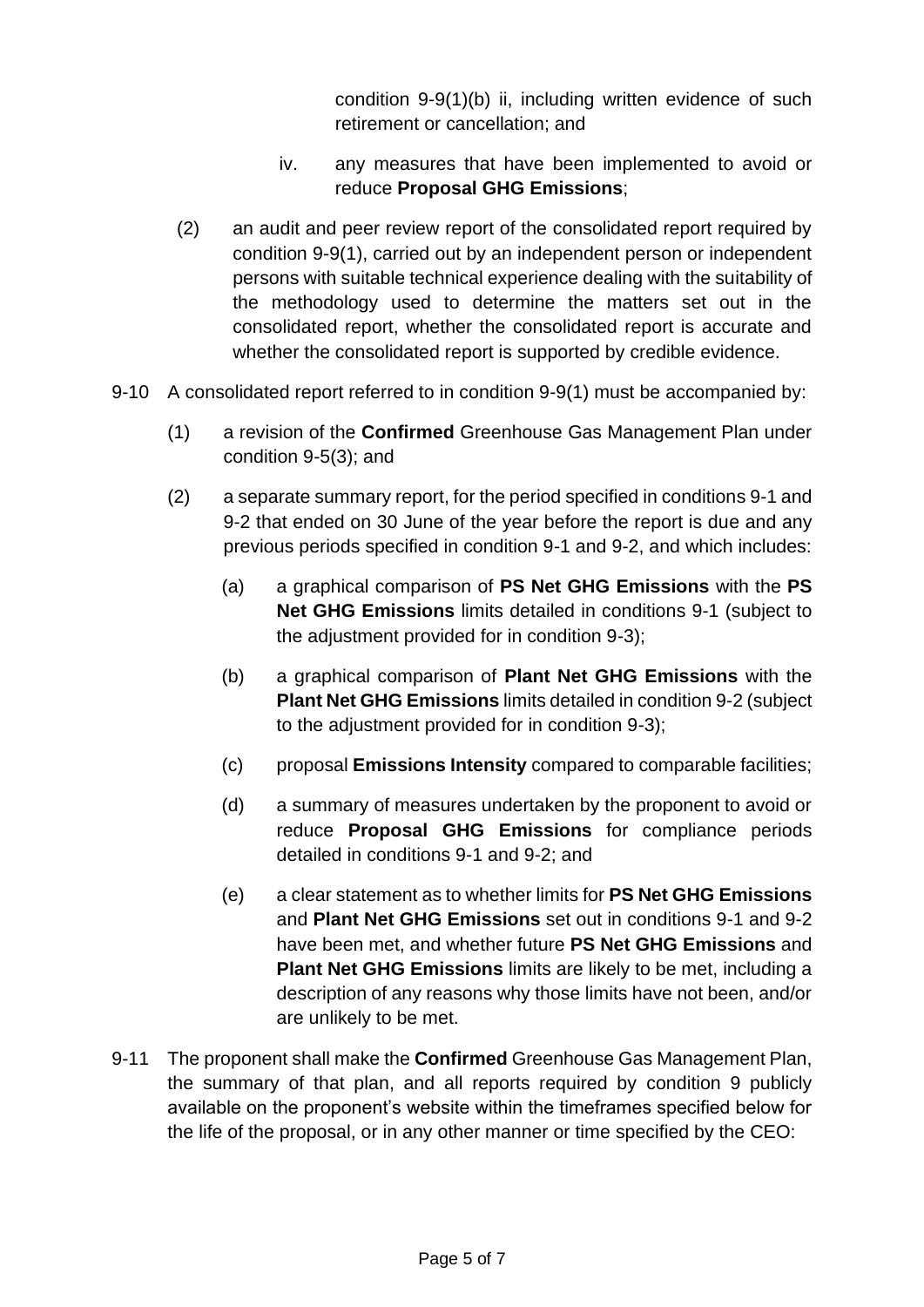- (1) any **Confirmed** Greenhouse Gas Management Plan, within two (2) weeks of receiving written confirmation from the CEO as referred to in condition 9-6;
- (2) the summary of any **Confirmed** Greenhouse Gas Management Plan referred to in condition 9-6 and the reports referred to in conditions 9-8, 9-9 and 9-10 within two (2) weeks of submitting the document to the CEO.

# **10 Offsets**

- 10-1 The proponent shall undertake an offset with the objective of counterbalancing the significant residual impact to 40.4 ha of foraging habitat, including 9.12 ha of potential breeding habitat for Carnaby's black cockatoo (*Calyptorhynchus latirostris*), forest red-tailed black cockatoo (*Calyptorhynchus banksii naso*) and Baudin's black cockatoo (*Calyptorhynchus baudinii*) as a result of implementation of the proposal.
- 10-2 Within twelve (12) months of the publication of this Statement, the proponent shall prepare and submit an Offset Strategy to the CEO. The Offset Strategy shall:
	- (1) identify an initially unprotected area or areas to be protected and managed for conservation that contains the foraging habitat values identified in condition 10-1;
	- (2) demonstrate how the proposed offset counterbalances the significant residual impact through consideration of the six principles and completion of the WA Offsets Template, as described in the *WA Environmental Offsets Guidelines 2014*, and the *Environment Protection and Biodiversity Conservation Act 1999 Environmental Offsets Policy*  (October 2012) in conjunction with the associated Offsets assessment guide;
	- (3) identify the environmental values of the offset area(s);
	- (4) commit to a protection mechanism for any areas of land acquisition, being either the area is ceded to the Crown for the purpose of conservation, or the area is managed under other suitable mechanisms as agreed by the CEO;
	- (5) if any land is to be ceded to the Crown for the purpose of conservation, the proponent will identify:
		- (a) the quantum of, and provide funds for, the upfront works associated with establishing the conservation area;
		- (b) the quantum of, and provide a contribution of funds for, the management of this area for the first twenty (20) years after completion of purchase; and